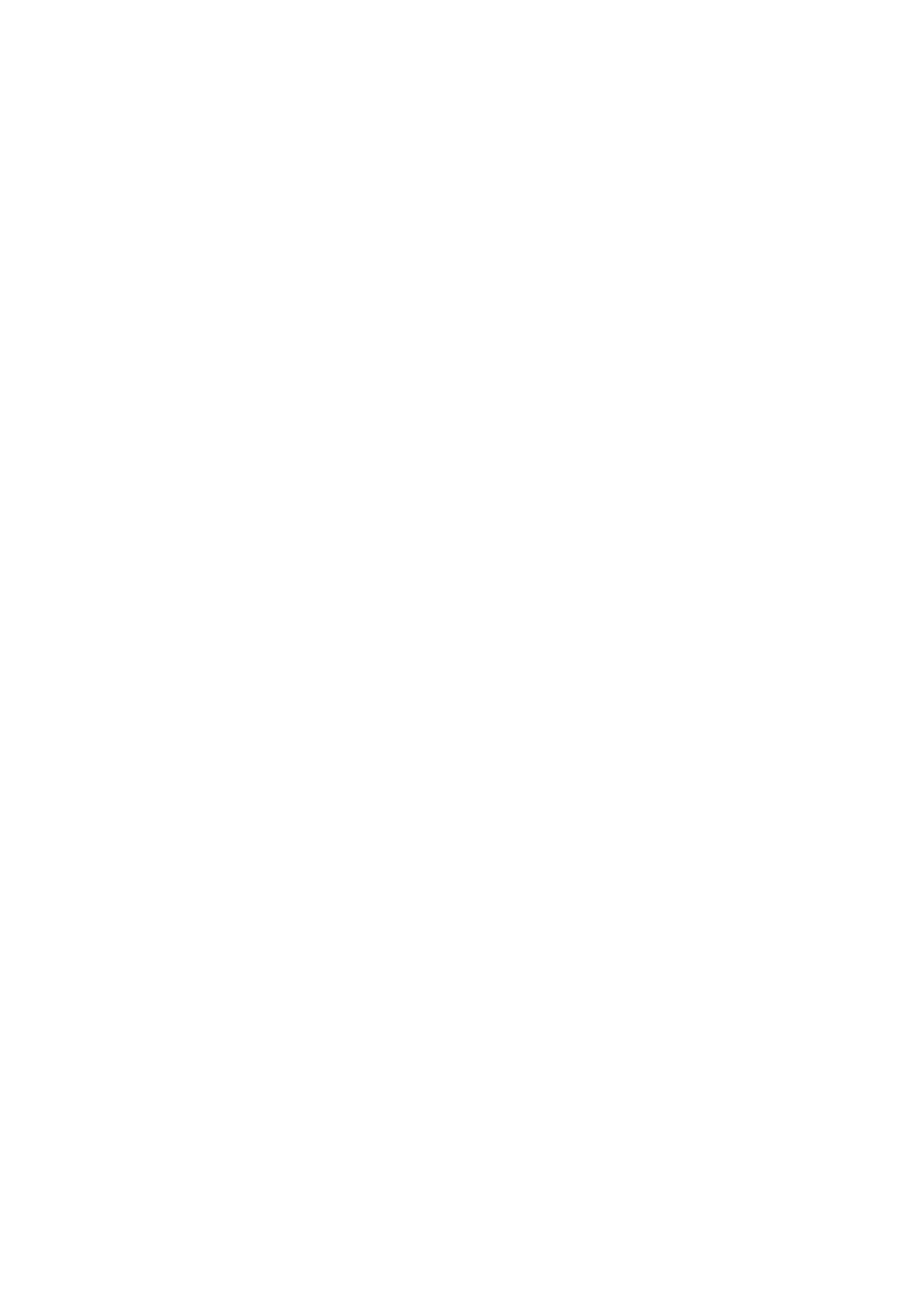#### **Inquiry under section 46 of the** *Environmental Protection Act 1986*

The Minister for Environment has requested that the Environmental Protection Authority (EPA) inquire into and report on the matter of changing the implementation condition 3 (Time Limit for Proposal Implementation) in Ministerial statement 846 and 1004 relating to the Albany Port Expansion Project.

Section 46(6) of the *Environmental Protection Act 1986* requires the EPA to prepare a report that includes:

- (a) a recommendation on whether or not the implementation conditions to which the inquiry relates, or any of them, should be changed
- (b) any other recommendations that it thinks appropriate.

The following is the EPA's report to the Minister pursuant to s. 46(6) of the *Environmental Protection Act 1986*.

M (

**Prof. Matthew Tonts Chair** 

14 June 2022

ISSN 1836-0491 (Online) Assessment No. 2262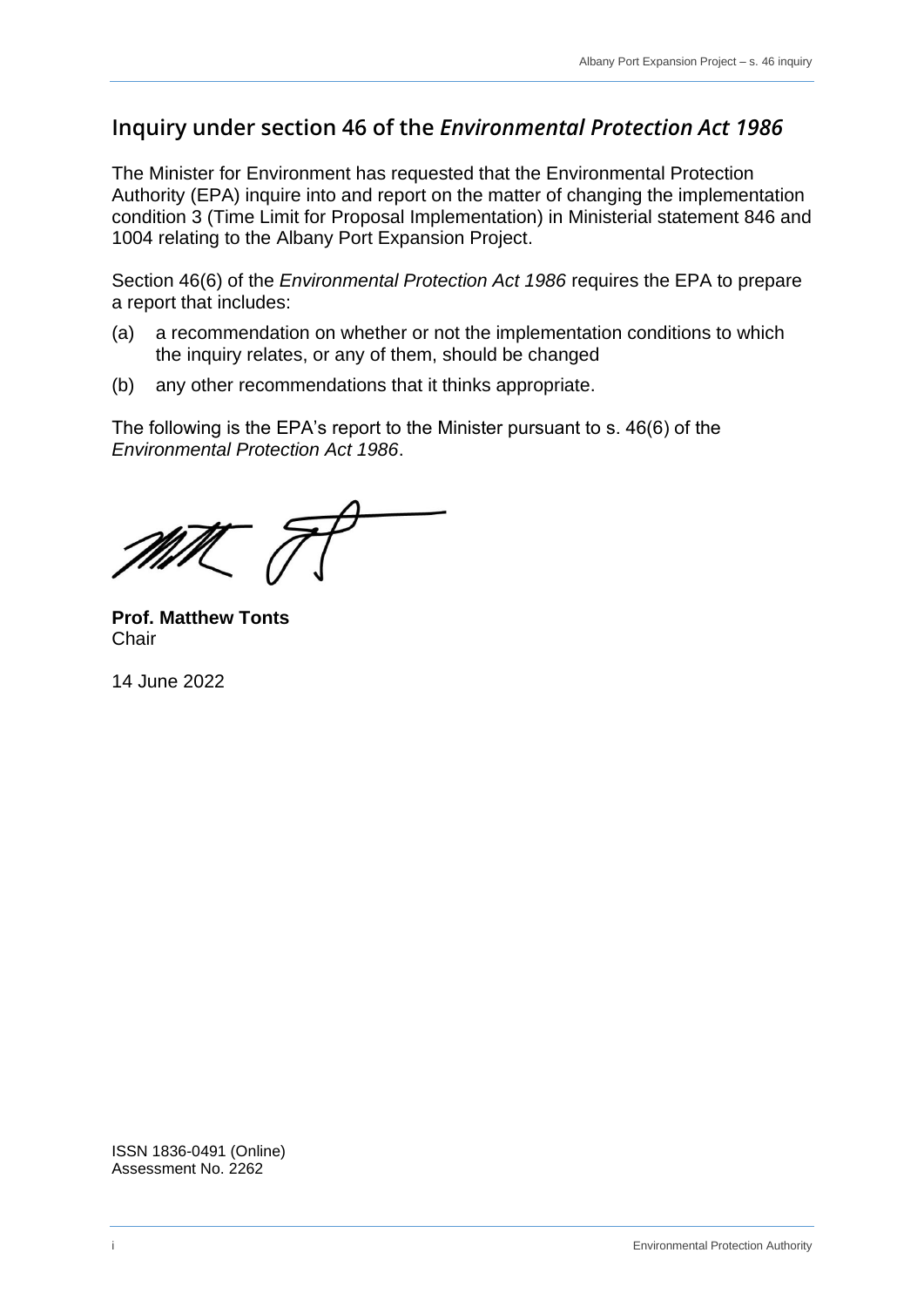# Contents

| $\mathbf{1}$ |            |  |  |  |
|--------------|------------|--|--|--|
| 2            |            |  |  |  |
| 3            |            |  |  |  |
| 4            |            |  |  |  |
|              | 4.1        |  |  |  |
|              | 4.2        |  |  |  |
|              | 4.3        |  |  |  |
|              | 4.4        |  |  |  |
|              | 4.5        |  |  |  |
| 5            |            |  |  |  |
|              | Appendices |  |  |  |
|              |            |  |  |  |
|              |            |  |  |  |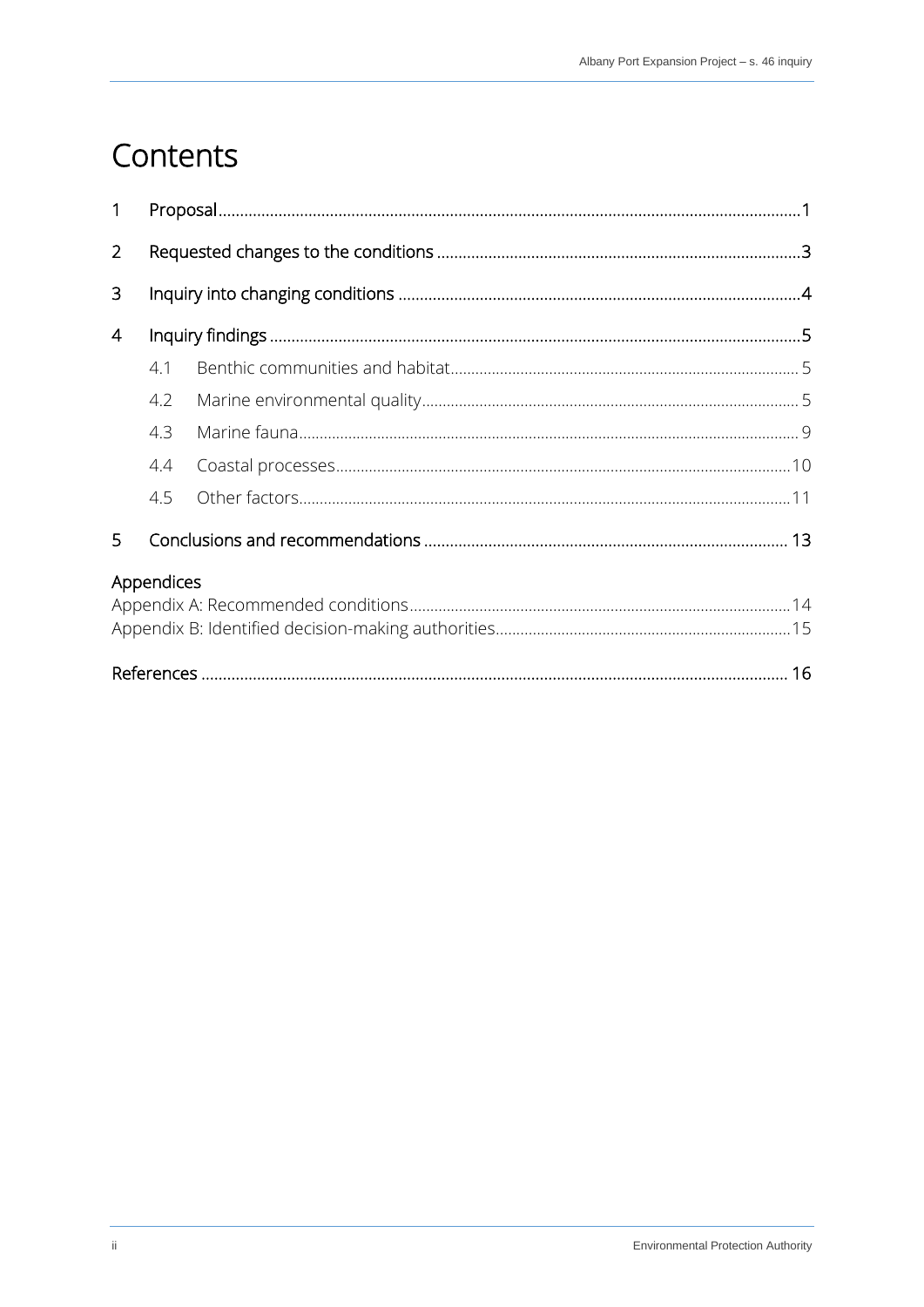## <span id="page-4-0"></span>**1 Proposal**

The Albany Port Expansion Project (the proposal) is for the dredging of 12 million cubic metres of sediments to widen and deepen the existing shipping channel into Princess Royal Harbour (PRH) and to extend the shipping channel into King George Sound (KGS) to allow access of cape-size vessels to the Port. Dredged material will be disposed offshore at a location in King George Sound. A portion of the dredged material will be used for reclamation of up to 9 hectares of Princess Royal Harbour to construct a new berth (Berth 7). The proponent for the proposal is Southern Ports Authority.

The Environmental Protection Authority (EPA) assessed the proposal at the level of Public Environmental Review (PER) and published its report in January 2010 (Report 1346). In this report, the EPA considered the following key environmental factors were relevant to the proposal:

- Marine benthic communities
- Water and sediment quality
- Water quality (post dredging)
- Marine fauna
- Sedimentation
- Water quality.

In applying the *Statement of environmental principles, factors, objectives and aims of EIA* (EPA 2021a) these factors are now represented by:

- Benthic communities and habitat
- Marine environmental quality
- Marine fauna
- Coastal processes.

The EPA concluded in Report 1346, that it was unlikely that the EPA objectives would be compromised provided there was satisfactory implementation by the proponent of the EPA's recommended conditions.

The then Minister for Environment approved the proposal for implementation, subject to the implementation conditions of Ministerial statement 846 on 18 November 2010.

### Previously approved changes to the proposal

There have been no changes to the proposal since Ministerial statement 846 was issued.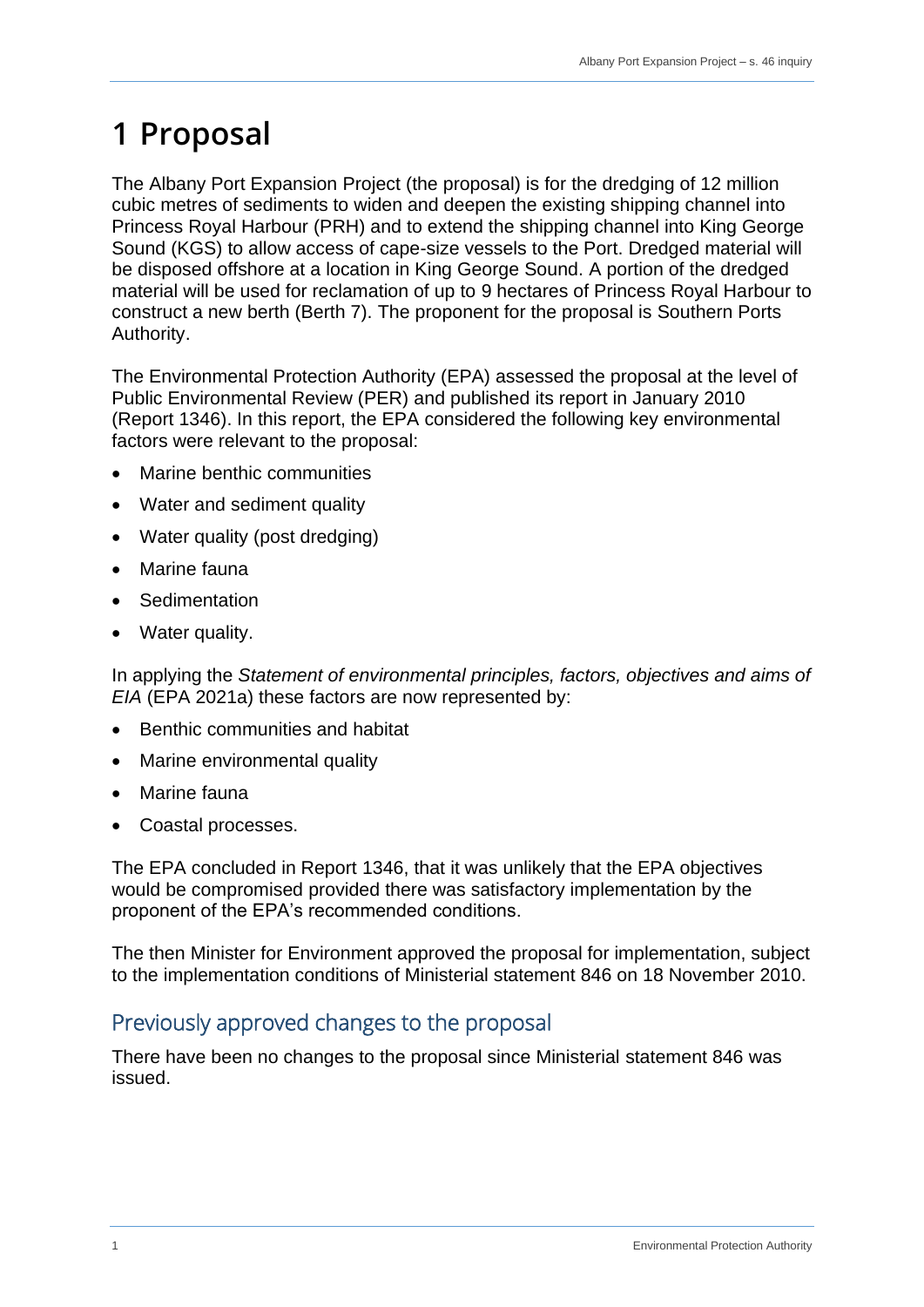### Previously approved changes to the conditions

Condition 3 of Ministerial statement 846 required the proponent to substantially commence the proposal within 5 years of the date of the statement (i.e. before 18 November 2015).

On 30 October 2014, the proponent requested an extension of the timeframe for substantial commencement for a further 5 years under section 46 of the *Environmental Protection Act 1986*, as the proposal had not yet substantially commenced.

On 4 May 2015, the then Minister for Environment issued Ministerial statement 1004 to change condition 3 of Ministerial statement 846 to extend the timeframe for substantial commencement of the Albany Port Expansion Project proposal by 5 years, to 18 November 2020.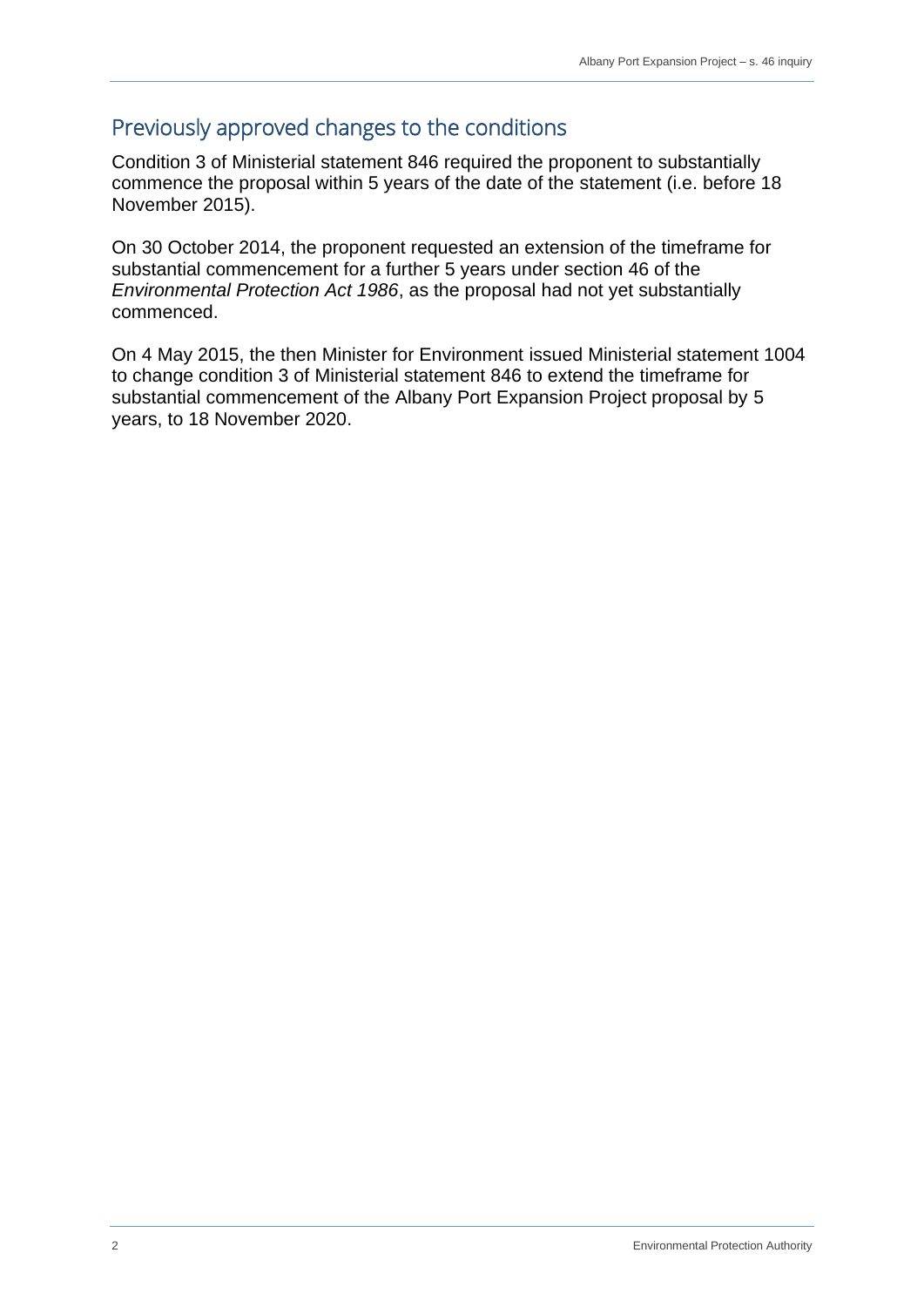## <span id="page-6-0"></span>**2 Requested changes to the conditions**

Condition 3 of Ministerial statement 1004 states that the proponent shall not commence implementation of the proposal after 18 November 2020, and any commencement prior to this date must be substantial.

The proponent has not yet substantially commenced implementation of the proposal. In September 2020, the proponent requested a change to condition 3 of Ministerial statement 1004 to extend the authorised time limit for substantial commencement of the proposal by 5 years. The proponent has not proposed any changes to the proposal or changes to any other conditions of Ministerial statements 846 and 1004.

In response to the proponent's request, on 1 October 2020, the Minister for Environment requested that the EPA inquire into and report on the matter of changing the implementation conditions relating to the Albany Port Expansion Project proposal. This report satisfies the requirements of the EPA's inquiry.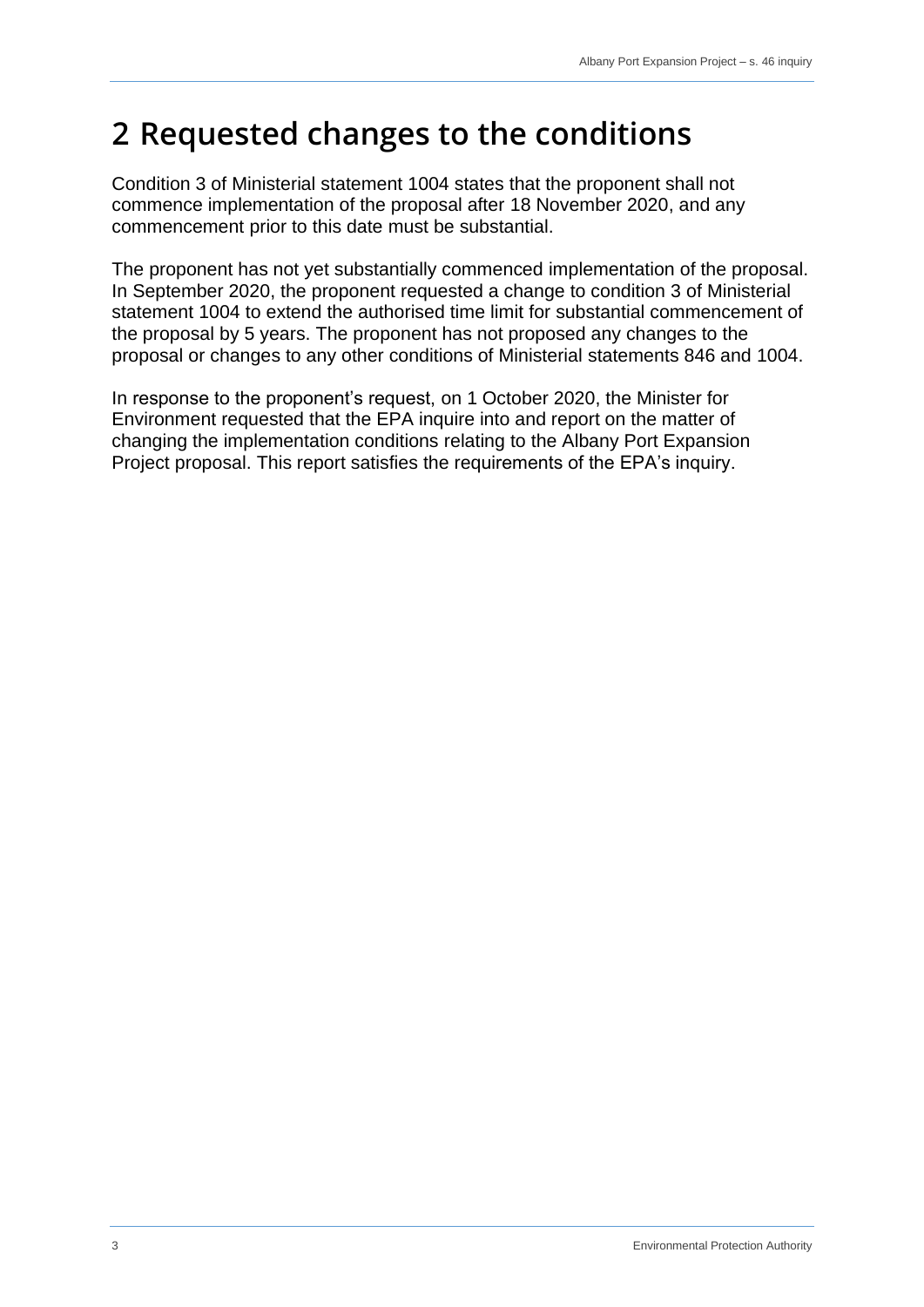## <span id="page-7-0"></span>**3 Inquiry into changing conditions**

The EPA typically recommends the Minister for Environment sets conditions on significant proposals that require them to be substantially commenced within a specified timeframe. Extending this timeframe requires the Minister to change the relevant conditions under s. 46 of the *Environmental Protection Act 1986* and provides for the EPA to review and consider the appropriateness of the implementation conditions relating to the proposal.

The EPA has discretion as to how it conducts this inquiry. In determining the extent and nature of this inquiry, the EPA had regard to information such as:

- the currency of its original assessment of the proposal (Report 1346)
- the previous s. 46 inquiry (Report 1542)
- Ministerial statements 846 and 1004
- information provided by the proponent (BMT 2021a and 2021b).

In conducting this inquiry, the EPA reviewed the information provided by the proponent and considered the original assessment of the proposal detailed in Report 1346. In considering whether it was appropriate to recommend an extension of the authorised timeframe for substantial commencement of the proposal, the EPA considered whether (since Report 1346) there was any change to, or new information relating to, the key environmental factors relevant to the proposal. The EPA also considered whether any new key environmental factors had arisen since its original assessment of the proposal.

In conducting the s. 46 inquiry the EPA also had the opportunity to consider:

- any changes in environmental, scientific or technological knowledge that may have arisen since the initial assessment
- whether the proposal is being implemented using best practice and contemporary methods so that the EPA objectives for the key environmental factors are met.

### EPA procedures

In conducting this inquiry, the EPA has considered and given due regard to relevant current and former policy documents. The EPA followed the procedures in the *Environmental Impact Assessment (Part IV Divisions 1 and 2) Administrative Procedures 2021* (State of Western Australia 2021) and the *Environmental Impact Assessment (Part IV Divisions 1 and 2) Procedures Manual* (EPA 2021b).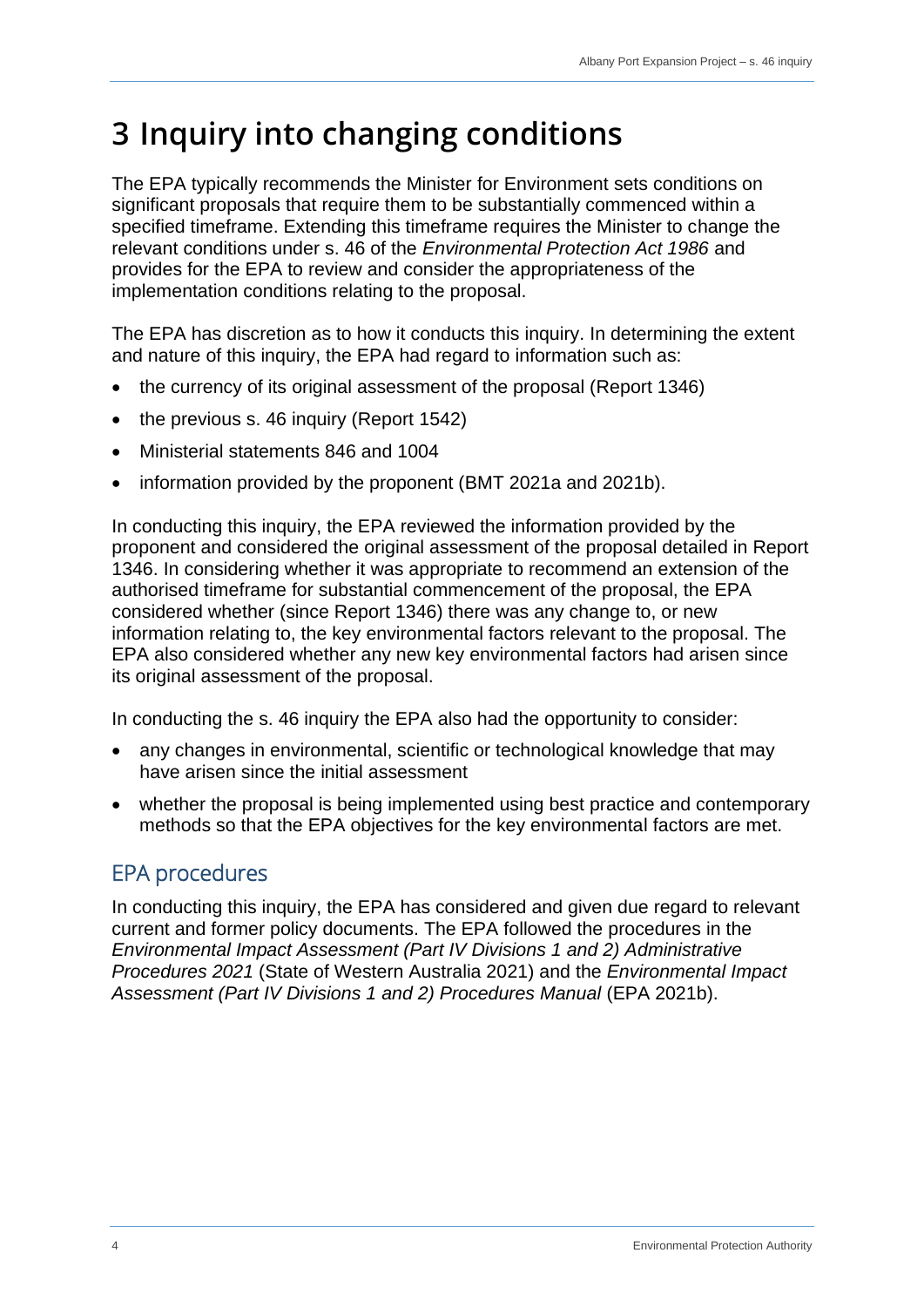# <span id="page-8-0"></span>**4 Inquiry findings**

The EPA considers that the following are the key environmental factors relevant to the change to the conditions:

- Benthic communities and habitat
- Marine environmental quality
- Marine fauna
- Coastal processes.

Since the 2010 report and previous s. 46 inquiry, the EPA has also considered greenhouse gas emissions as part of this inquiry.

## <span id="page-8-1"></span>**4.1 Marine environmental quality**

The EPA's environmental objective for marine environmental quality is *to maintain the quality of water, sediment and biota so that environmental values are protected*.

### Conclusions from EPA Report 1346

The EPA concluded that the implementation of the proposal would result in:

- potential risk of water column effects during dredging, particularly sediments containing mercury (and other contaminants) will enter the marine environment. This concern is due to the proximity of the dredging to the mussel farms in the vicinity of Mistaken Island
- turbid plumes in a large portion of KGS and small portions of PRH and Oyster Harbour during the duration of the dredging campaign.

To manage these impacts, the EPA recommended the following conditions:

- that the proponent monitor water and sediment quality during and after the dredging program to ensure the proposal does not pose a risk to ecosystem integrity or human health (condition 5A)
- that the proponent undertakes dredging of the portion of the proposed shipping channel with contaminated sediments without overflow, and implement a monitoring program to demonstrate that the contaminant levels in the vicinity of the dredge and disposal areas are consistent with the national water quality guidelines (condition 7)
- that the proponent undertakes monitoring of both mercury in mussels (condition 8) and turbidity (condition 10) in the vicinity of Mistaken Island to ensure the EPA's environmental quality objective for the maintenance of seafood safe for human consumption is being met during and after the dredging program.

### Assessment of the requested change to conditions

The EPA considers that the following current environmental policy and guidance is relevant to its assessment of the proposal for this factor: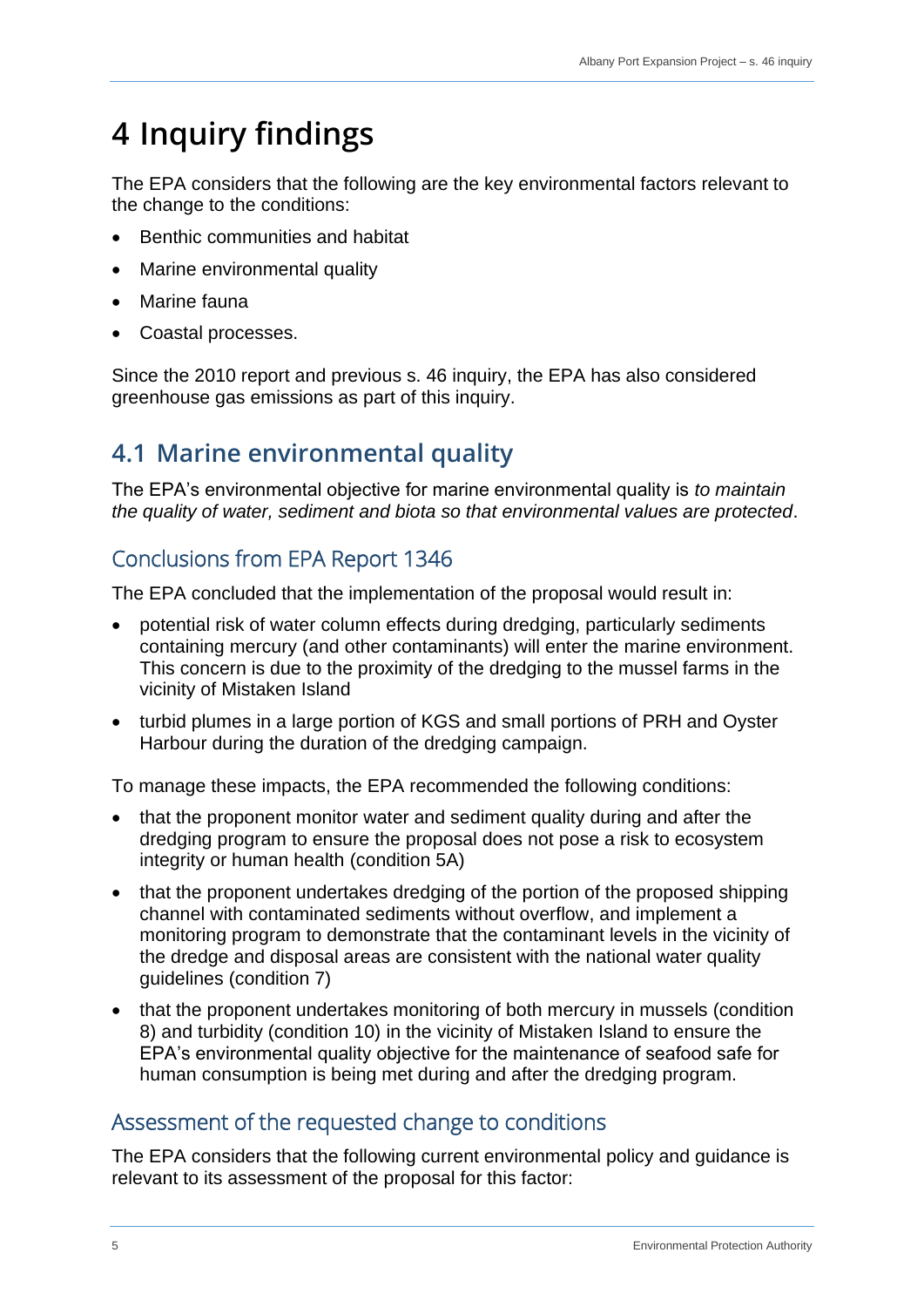- *Environmental factor guideline – Marine environmental quality* (EPA 2016a)
- *Technical guidance: Protecting the quality of Western Australia's marine environment (*EPA 2016b).

The requested change relates only to the timeframe for substantial commencement of the proposal and does not include any other change to elements of the proposal.

Albany Port covers the waters and seabed of the majority of KGS and PRH. The key issue assessed in Report 1346 was the temporary suspension of contaminated sediments in the water column and the redistribution of these sediments in KGS, and potentially into PRH, from dredging and disposal.

The proponent's original sediment investigations found that the primary contaminant of concern is mercury. The EPA considered in its initial assessment that the overall risks to marine environmental quality from the proposal will depend on the effectiveness of the proponent's proposed management, the extent of monitoring and the management response to the results of monitoring. The EPA therefore recommended conditions 7 and 10 to ensure that water and sediment contamination would be monitored and managed so that the proposal could be managed to meet EPA's objective for marine environmental quality.

To further mitigate the risk of contaminant mobilisation, the EPA also considered that there was a need for the proponent to implement a monitoring program using sentinel mussels as bio-indicators (condition 8). This would determine whether the proposal is causing mercury to enter the marine food chain and/or affecting the operations of the mussel farms in the vicinity of Mistaken Island.

The proponent conducted sediment sampling in 2020 from 44 sampling locations within the Albany Port Expansion Project footprint. The updated sediment analysis found that all sediment results were similar to results from previous sediment sampling programs (BMT 2021a). There were no exceedances in metal concentrations or tributyltin (TBT), and total organic carbon (TOC) contents were also low. As the environment remains largely unchanged, the EPA considers conditions 7, 8 and 10 remain adequate to ensure the risks posed by contaminants would not be inconsistent with the EPA objective for marine environmental quality.

Apart from the Albany Aquaculture Development Zone, which is discussed in section 4.5, there have been no further developments proposed in the area since the initial assessment of this proposal in 2010. Therefore, the EPA considers the proposal is unlikely to significantly increase potential cumulative impacts in the area to a level that would be inconsistent with the EPA objective for marine environmental quality. The EPA considers condition 5A regarding a water quality monitoring program therefore remains adequate.

#### *Summary*

In considering the information provided by the proponent and relevant EPA policies and guidelines, the EPA considers that there is no new significant or additional information that justifies the reassessment of marine environmental quality factor for this proposal.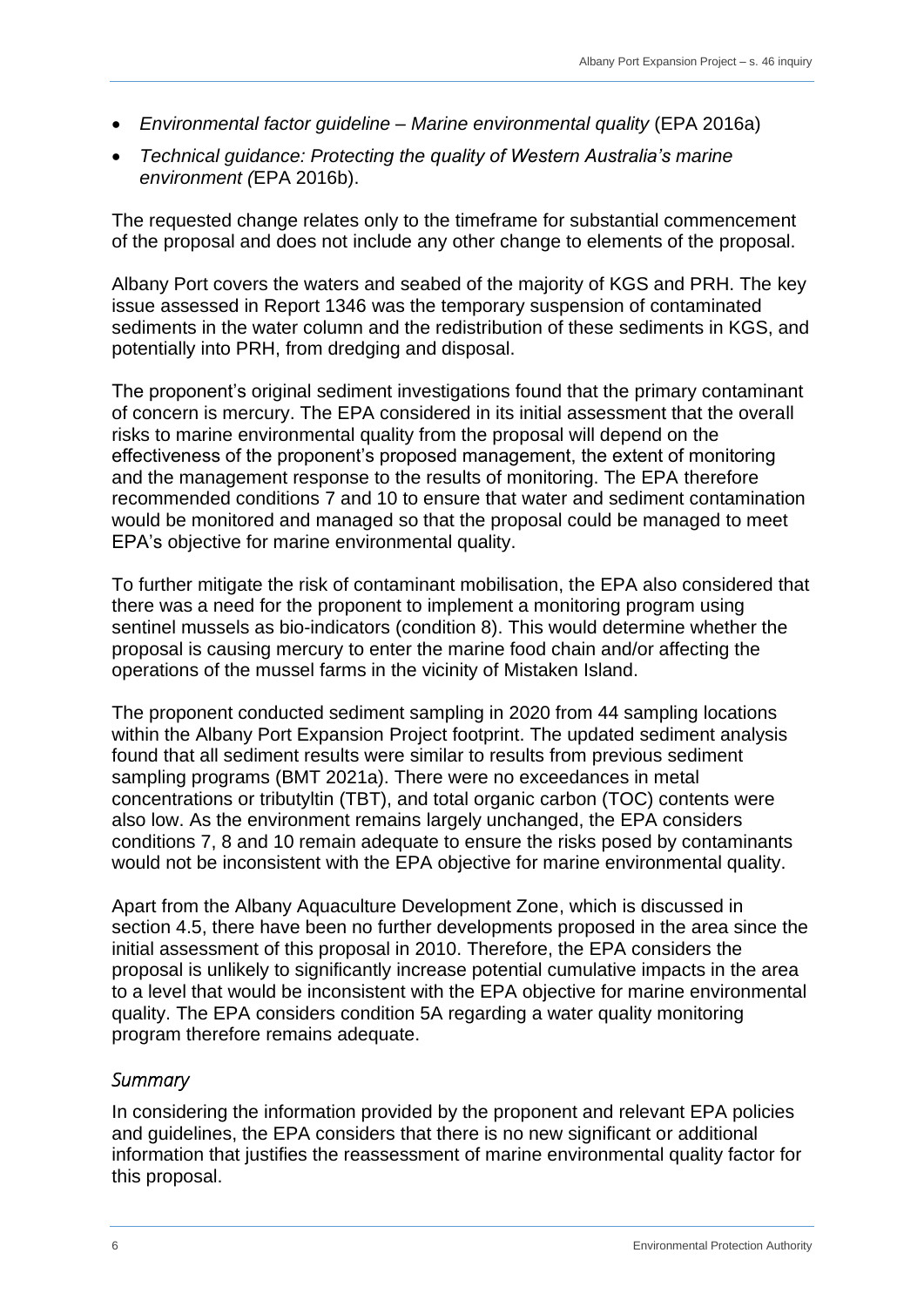The EPA is therefore satisfied that the following existing conditions and the revised condition for the extension of Time Limit for Proposal Implementation for an additional 5 years would, when implemented, ensure that the outcome of the proposal would not be inconsistent with the EPA objective for marine environmental quality:

- condition 7, MS 846: Marine water and sediment quality
- condition 8, MS 846: Sentinel mussel monitoring
- condition 10, MS 846: Maintenance of aquaculture.

## **4.2 Benthic communities and habitat**

The EPA environmental objective for benthic communities and habitats is *to protect benthic communities and habitats so that biological diversity and ecological integrity are maintained*.

### Conclusions from EPA Report 1346

The EPA concluded that the implementation of the proposal would result in:

- permanent loss of up to 0.78 and 16.6 ha of seagrass in PRH and KGS, respectively
- up to a further 7.7 ha of seagrass in PRH and 11.3 ha in KGS experiencing temporary impacts such as reductions in shoot density.

To manage these impacts, the EPA recommended the following conditions:

- that the zone of total permanent loss of seagrass in KGS and PRH is specified (condition 5-2)
- that the proponent does not undertake dredging of the shipping channel in KGS during the summer season to minimise impacts on seagrass communities, which would also serve to minimise impacts on recreational activities in KGS when it is expected that the recreational usage will be at its highest (condition 5-1)
- that the proponent undertakes ongoing monitoring of underwater light attenuation and seagrass health against seagrass health indicators, and that management responses are implemented in the event seagrass health criteria are exceeded (condition 5-3)
- that the proponent rehabilitates at least one hectare of seagrass in PRH (condition 6-1)
- that the proponent ensures that the proposal does not result in mortality or longterm serious impact on the reef communities at Gio Batta Patch and Michaelmas Reef in KGS (condition 5-10).

#### Assessment of the requested change to conditions

The EPA considers that the following current environmental policy and guidance is relevant to its assessment of the proposal for this factor: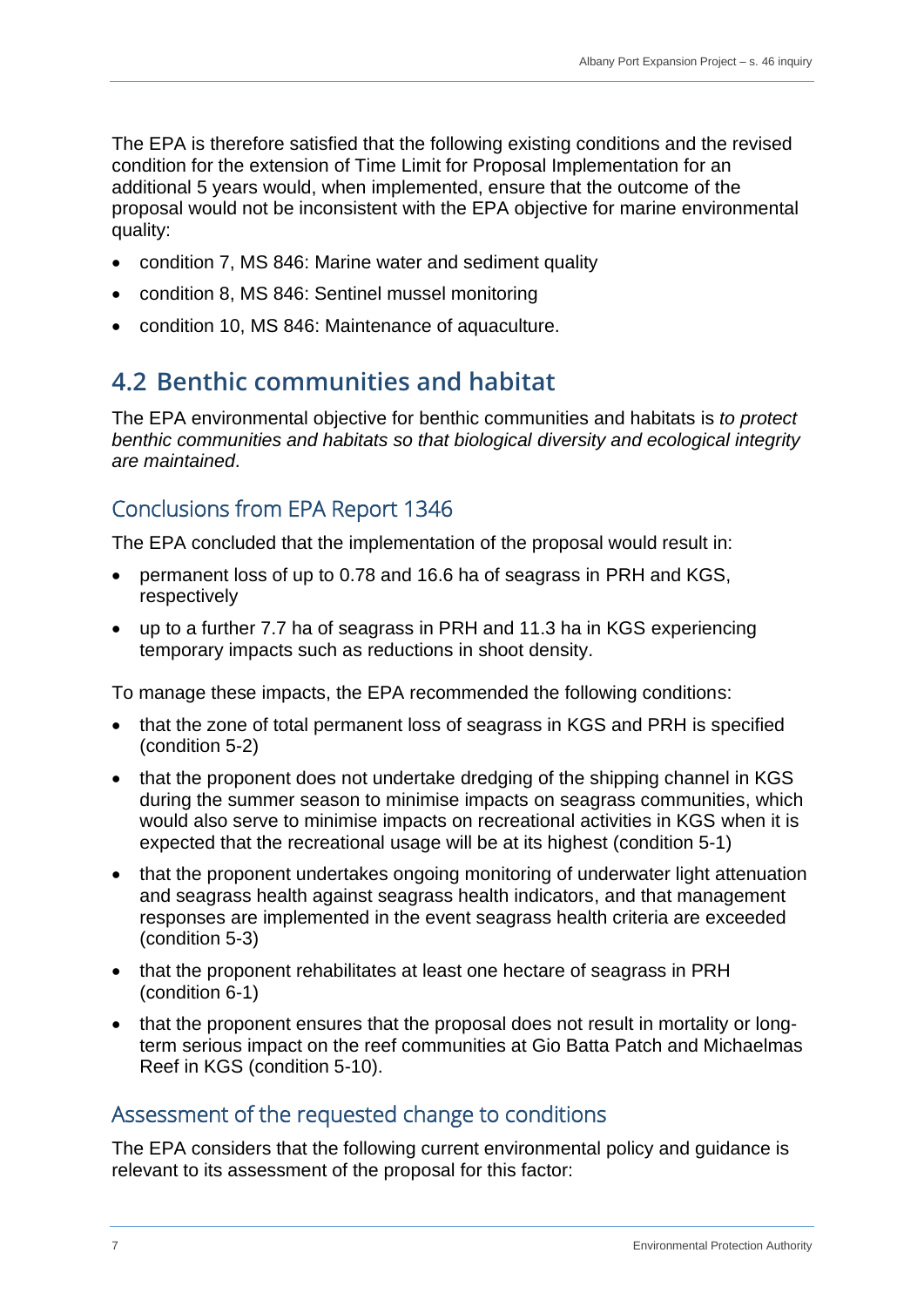- *Environmental factor guideline – Benthic communities and habitat* (EPA 2016c)
- *Technical guidance: Protection of benthic communities and habitats (*EPA 2016d)
- *Technical guidance: Environmental impact assessment of marine dredging proposals* (EPA 2021c).

The EPA noted the proposal would have direct, irreversible impacts as well as indirect impacts on the seabed and potential benthic communities and habitats, resulting from:

- reclamation of marine sandy habitat and subtidal rocky shoreline, and its conversion to a hardstand area for future port facilities
- dredging of the shipping channel
- offshore disposal of material dredged from the shipping channel in KGS at depths greater than 35 metres.

In its initial assessment of the proposal, the EPA noted that on the basis of the proponent's predicted impacts, seagrass losses are unlikely to compromise ecological integrity. The EPA however considered the level of confidence and uncertainties in the proponent's predictions. Due to the uncertainties, the EPA recommended conditions to limit the extent of impacts to seagrass such that permanent seagrass loss does not exceed the proponent's predictions. The EPA considers that these impact predictions remain unchanged since the initial assessment. In addition, the EPA recommended conditions for seagrass rehabilitation as an offset to ensure no net loss of seagrass within PRH.

Two reef communities, Gio Batta Patch and Michaelmas Reef, were identified to be in the vicinity of the proposed shipping channel. These reef systems support diverse encrusting invertebrate, filter feeding and coral communities. The proponent had predicted that the 2 reef systems are outside the area of influence and would not be impacted by turbid plumes. The EPA considers that these impact predictions remain unchanged since the initial assessment. The EPA recommended conditions requiring the proponent to demonstrate the reef communities are not being affected by the proposal by requiring surveys to be undertaken before and after the dredging program.

Since the initial assessment in 2010 and subsequent section 46 review in 2015, the EPA published *Technical guidance – Environmental impact assessment of marine dredging proposals* in 2016. This guidance describes the impact prediction and assessment framework that the EPA expects proponents to use so that predictions of impacts to benthic habitats associated with significant dredging activities are presented in a clear and consistent manner.

It is noted that the EPA's original assessment of the proposal is consistent with the generic guidance in the EPA's technical guidance as it included:

• predictions of the extent, severity and duration of impacts to benthic communities, with a focus on temperate seagrass using the latest knowledge about the tolerance of temperate seagrasses to shading pressures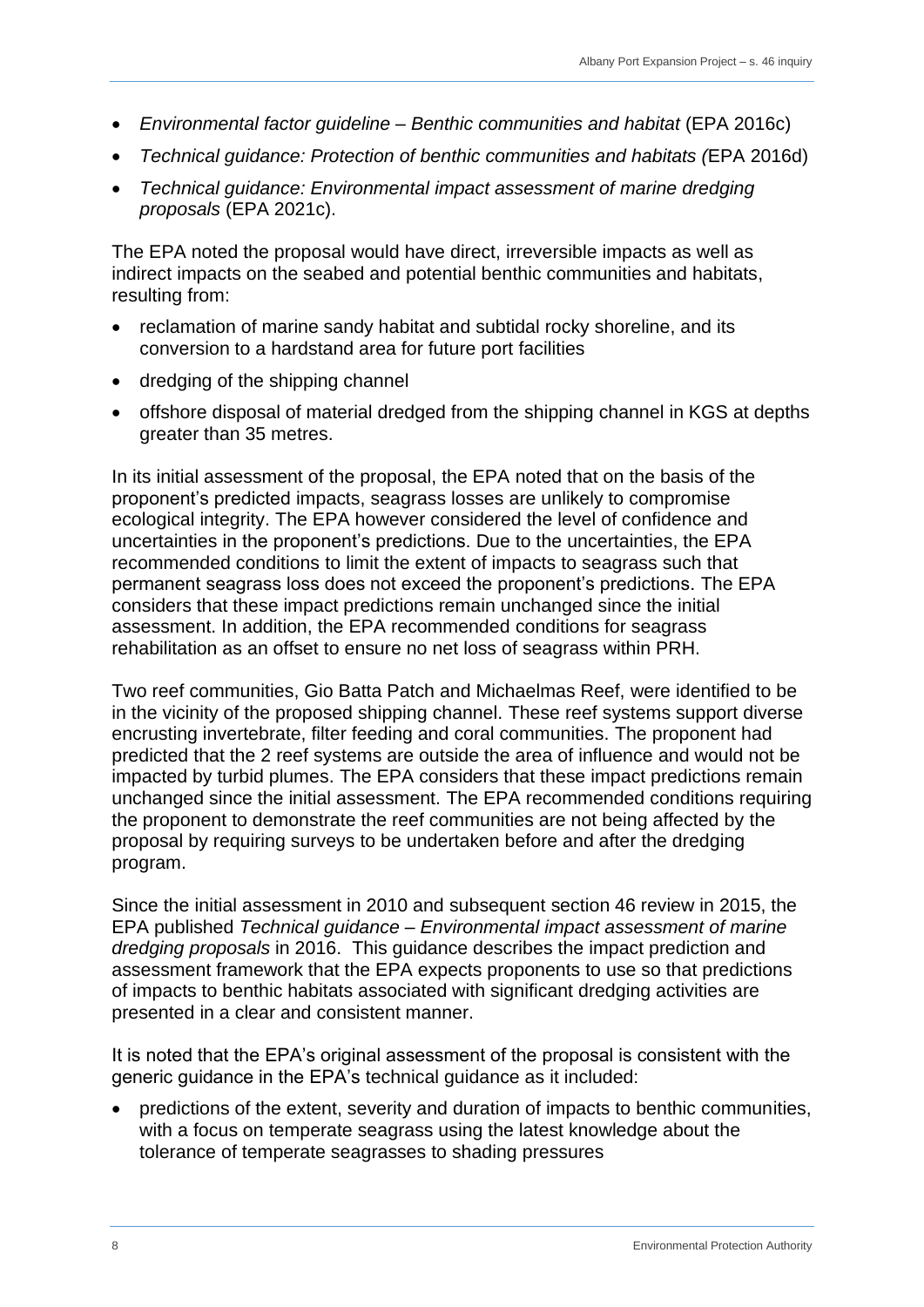- the setting of environmental outcomes for zones of temporary and permanent loss, and for monitoring to demonstrate impacts are consistent with the outcomes set and improves the understanding about dredge related effects
- conditions specifying non-dredge times (in this case November to February) to minimise impacts on seagrass that are consistent with Appendix B of the guidance.

In June 2021, the guidance was revised to incorporate the relevant scientific findings from the Western Australian Marine Science Institution's Dredging Science Node. It is noted that the bulk of the additional information is detailed technical advice most relevant to benthic communities in tropical north-west Western Australia.

The EPA considers that no further assessment is required other than the original assessment for this factor, and that with the implementation of the following existing conditions the proposal can be managed to ensure the outcome is likely to be consistent with the EPA objective for benthic communities and habitats:

- condition 5, MS 846: Marine Benthic Communities
- <span id="page-12-0"></span>• condition 6, MS 846: Seagrass Rehabilitation and Monitoring.

### **4.3 Marine fauna**

The EPA's environmental objective for marine fauna is *to protect marine fauna so that biological diversity and ecological integrity are maintained.*

#### Conclusions from EPA Report 1346

The EPA noted that the key elements of the proposal with the potential to impact on marine fauna include dredging and spoil disposal and pile driving activities associated with the construction of the reclamation area.

In its initial assessment, the EPA had particular regard to the important marine habitats in KGS for both pinnipeds and cetaceans. The EPA's advice to the proponent was to be more comprehensive in the draft Dredging and Land Reclamation Management Plan to enable adequate marine fauna management.

The EPA did not recommend conditions regarding marine fauna mitigation as it was advised that the Department of Agriculture, Water and Environment (DAWE) would impose conditions in relation to the mitigation of marine fauna impacts through the Commonwealth sea dumping permit process of the *Environment Protection and Biodiversity Conservation Act 1999*.

The EPA did however recommend a condition which requires the proponent to inspect any dredging and marine construction equipment for marine pests and implement management strategies in consultation with the Department of Fisheries in the event marine pests are identified (condition 9).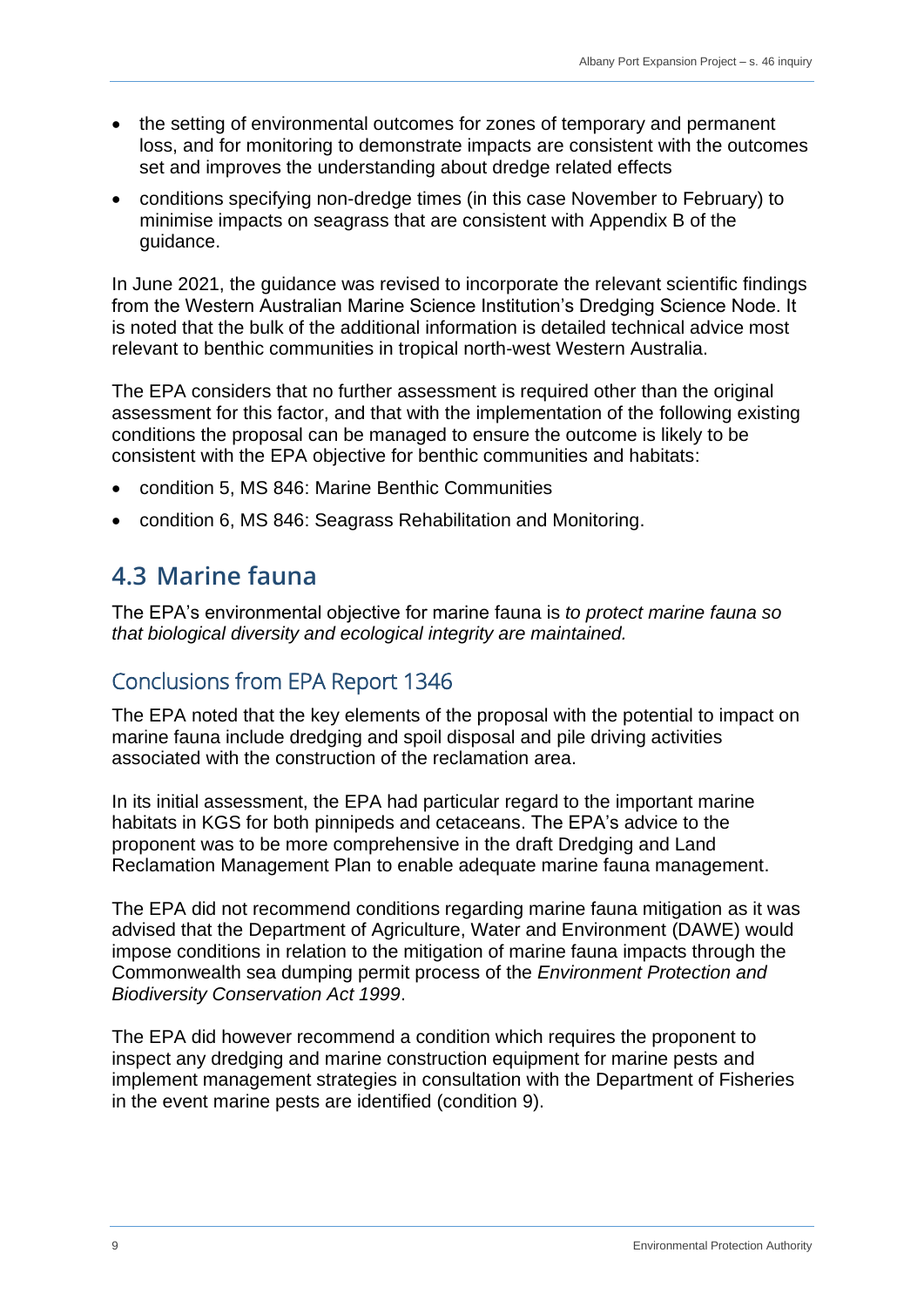### Assessment of the requested change to conditions

The EPA considers that the following current environmental policy and guidance is relevant to its assessment of the proposal for this factor:

• *Environmental factor guideline – Marine fauna* (EPA 2016e).

The EPA notes the requirement for the proponent to obtain a sea dumping permit and DAWE's capacity to impose conditions for the mitigation of marine fauna. The EPA considers that no further assessment is required other than the original assessment for this factor, and that with the implementation of the following existing condition the proposal can be managed to ensure the outcome is likely to be consistent with the EPA objective for marine fauna:

<span id="page-13-0"></span>• condition 9, MS 846: Introduced Marine Species and Dredging Equipment.

### **4.4 Coastal processes**

The EPA's environmental objective for coastal processes is *to maintain the geophysical processes that shape coastal morphology so that the environmental values of the coast are protected.* 

### Conclusions from EPA Report 1346

The EPA considered that the proponent undertook the necessary investigation to demonstrate that the proposed change to the PRH entrance configuration would not cause significant changes in flushing and circulation of PRH.

#### Assessment of the requested change to conditions

The EPA considers that the following current environmental policy and guidance is relevant to its assessment of the proposal for this factor:

• *Environmental factor guideline – Coastal processes* (EPA 2016f).

The EPA notes in its initial assessment that previous research has suggested that the depth and width of the entrance channel are important factors in tidal exchange between PRH and KGS and that changes in the configuration of the channel could affect water circulation within, and flushing of, the harbour.

Deepened areas of port water bodies have the potential to interrupt tidal flows or cause a reduction in water exchange (EPA 2016f). This may have associated impacts such as changed water quality or retention of nutrients and other contaminants. In its initial assessment, the proponent had adequately demonstrated through hydrodynamic modelling that the widening and deepening of the entrance channel between PRH and KGS for the berth pocket and turning basin will not adversely affect the circulation and flushing of PRH and therefore does not pose a risk for long term water quality of the harbour. Modelling showed that the wave heights off Middleton Beach were unchanged and therefore unlikely to result in changes to coastal processes and will not alter the existing pattern of seasonal erosion and accretion.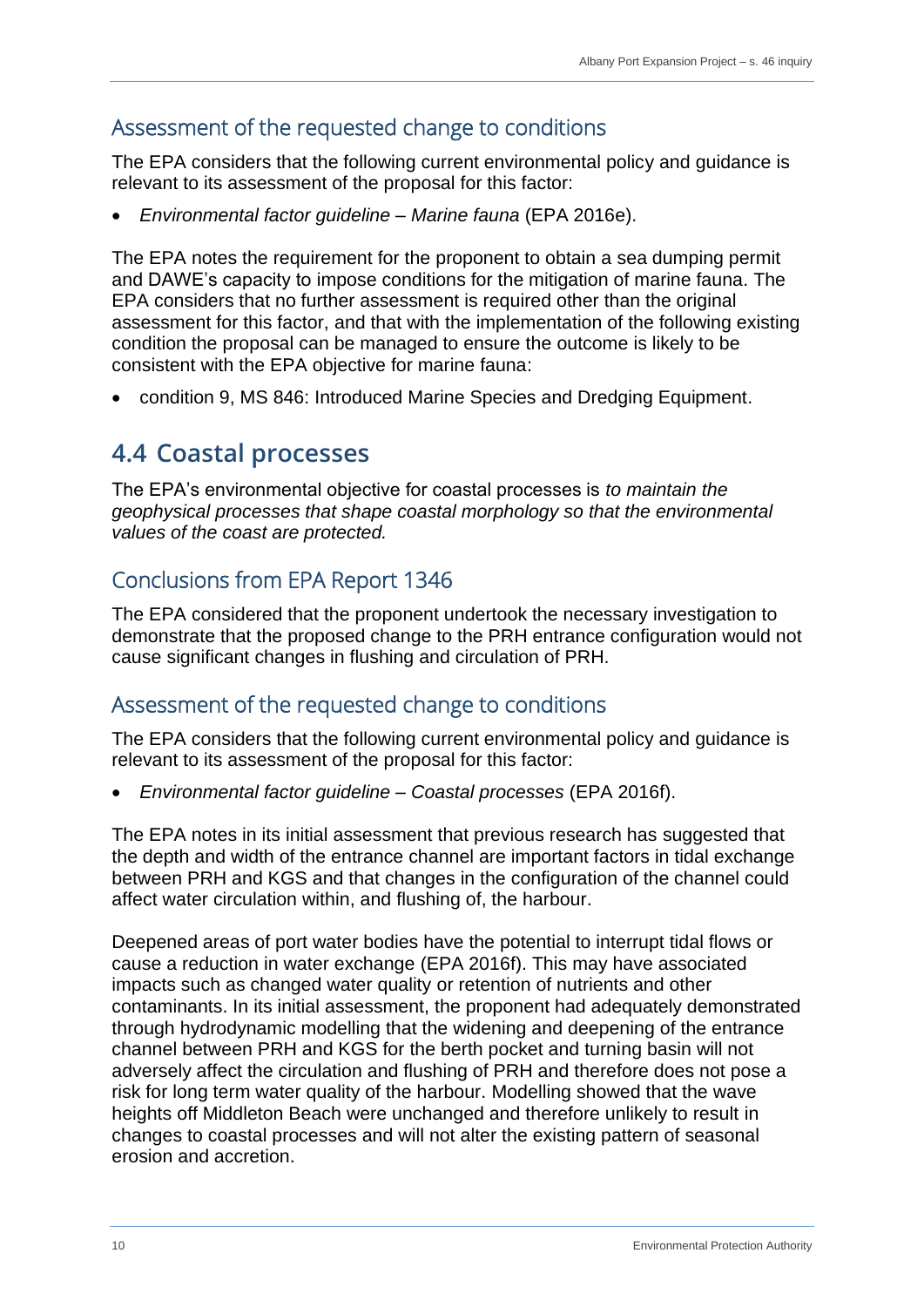Since the initial assessment, additional or changes to the coastal infrastructure that may affect coastal processes have not occurred. The modelling and impact predictions undertaken during the initial assessment therefore remain valid.

The EPA considers that no further assessment is required other than the original assessment for this factor, and that the proposal can be managed to ensure the outcome is likely to be consistent with the EPA objective for coastal processes.

### <span id="page-14-0"></span>**4.5 Other factors**

Given the time since the original assessment and the previous s. 46 inquiry, the proponent is required to consider the relevancy of any new or additional environmental factors in its request for a change to conditions. The assessment of other factors is outlined below.

#### Greenhouse gas emissions

In April 2020, greenhouse gas emissions was added as an environmental factor for consideration by the EPA in the environmental impact assessment process. The EPA's environmental objective for greenhouse gas emissions is *to reduce net greenhouse gas emissions in order to minimise the risk of environmental harm associated with climate change.*

The EPA's *Environmental factor guideline – Greenhouse gas emissions* (EPA 2020) sets out that, generally, emissions from a proposal will be assessed where they exceed 100,000 tonnes of scope 1 emissions each year measured in CO<sub>2</sub> equivalent. The EPA will have regard to this guideline when assessing new proposals and changes to proposals or conditions (s. 46 inquiries) resulting in an increase in greenhouse gas emissions, which may involve the EPA recommending inclusion of additional conditions.

#### *Assessment of the requested change to conditions*

The proponent engaged a consultant to estimate the greenhouse gas emissions for the proposal's construction activities.

The proponent identified fuel combustion from equipment used in dredging and reclamation activity as a source of greenhouse gas emissions. During the construction, scope 1 greenhouse gas emissions would be produced by diesel and petrol-powered fleet used for channel dredging, berth pocket dredging and reclamation works, and are estimated by the proponent to be  $27.507$  tCO<sub>2</sub>-e (BMT 2021b). The proponent did not consider that the proposal would produce scope 2 emissions.

The EPA notes the estimates of scope 1 emissions provided by the proponent are well below the threshold of 100,000 tonnes CO<sub>2</sub>-e, and therefore advises that greenhouse gas emissions is not a relevant consideration for this assessment. The EPA concludes that the likely outcome of this proposal is consistent with the EPA objective for greenhouse gas emissions.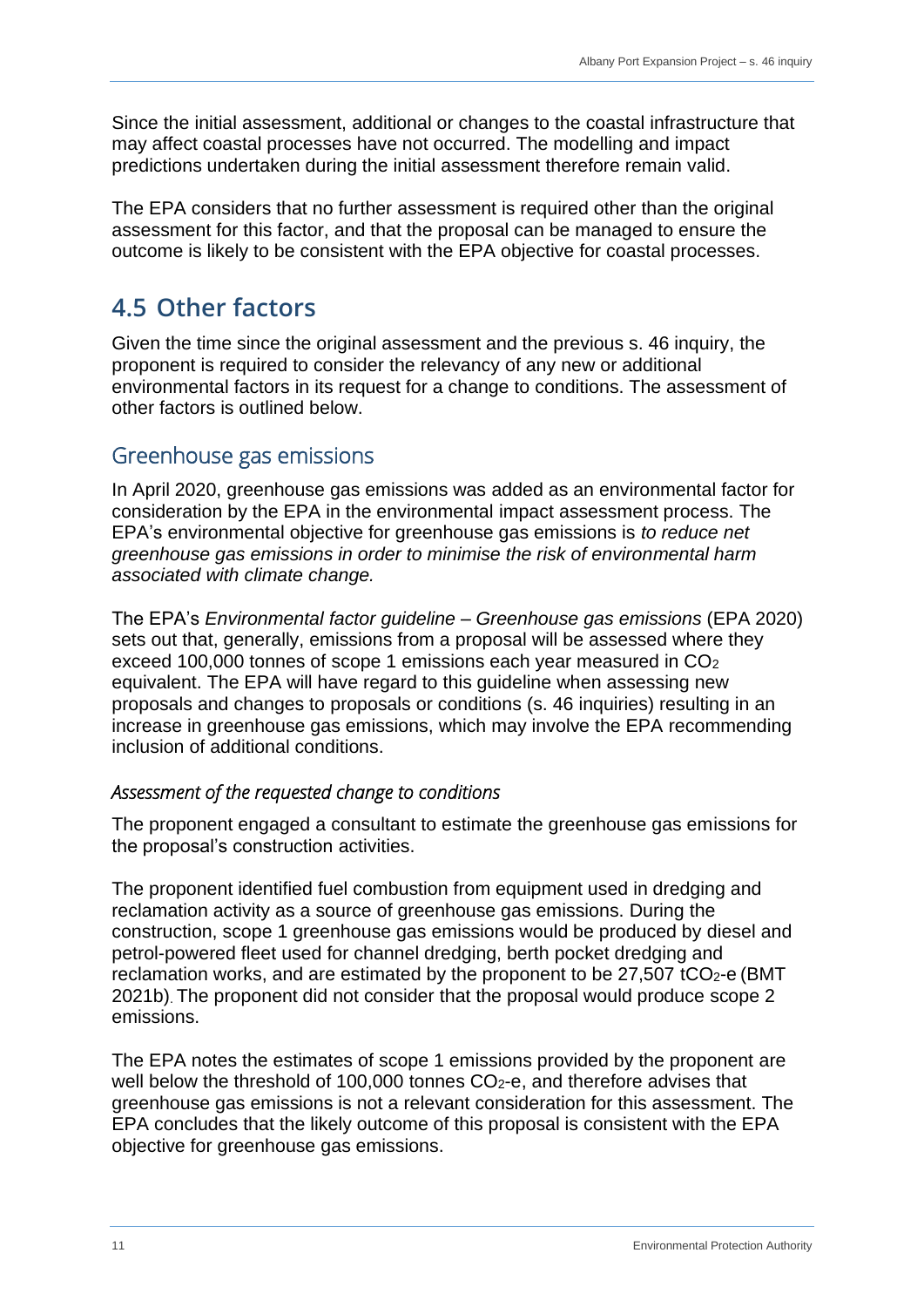#### Social surroundings

Since the initial assessment, an aquaculture development zone has been announced in Albany. The Albany Aquaculture Development Zone (the Zone) encompasses four separate areas and was declared by the Minister for Fisheries in 2 stages.

The first stage of the Zone, an area in Oyster Harbour, was declared on 7 August 2020. The second stage of the Zone, situated in Princess Royal Harbour and King George Sound, was declared on 2 December 2021. The second stage of the Zone encompasses 2 areas in King George Sound (near Mistaken Island in Frenchmans Bay) and an area in Princess Royal Harbour (in Shoal Bay).

The Zone provides a designated area for future aquaculture operations, subject to approvals by the Department of Primary Industries and Regional Development (DPIRD). Currently there is some existing aquaculture in the area declared as a Zone. The second stage of the Zone, particularly in Shoal Bay and near Mistaken Island, is the closest to the proposal.

In its initial assessment, the EPA considered the maintenance of aquaculture in its initial assessment of the proposal, including water quality in Princess Royal Harbour and aquaculture operations in the vicinity of Mistaken Island being influenced by water quality changes due to dredging. The potential impacts from dredging on aquaculture operations were determined to be temporary and limited in duration, and manageable under the proponent's Dredging and Land Reclamation Management Plan.

The EPA also recommended that the proponent consider the establishment of a Community Stakeholder Reference Group to provide a mechanism for information exchange between the proponent and users of King George Sound, to consider ways to avoid or minimise impacts to activities within King George Sound including aquaculture operations. In the event the proposal is implemented, the EPA recommends the inclusion of the DPIRD in this group and future aquaculture operators in second stage of the Zone.

Ministerial statement 846 require the proponent to:

- prepare a Water Quality Monitoring Program in consultation with stakeholders including the City of Albany and Department of Fisheries (now DPIRD), and local stakeholders including but not limited to commercial fishing and aquaculture operations (condition 5A)
- inspect any dredging and marine construction equipment for marine pests and implement management strategies in consultation with the Department of Fisheries (now DPIRD) in the event marine pests are identified (condition 9)
- ensure the proposal does not cause the Environmental Quality Objective for the 'Maintenance of aquaculture' to be compromised at the aquaculture operations in the vicinity of Mistaken Island (condition 10).

Considering the initial assessment of the proposal and the conditions that address aquaculture operations, the EPA considers the likely outcome of this proposal is consistent with the EPA objective for social surroundings.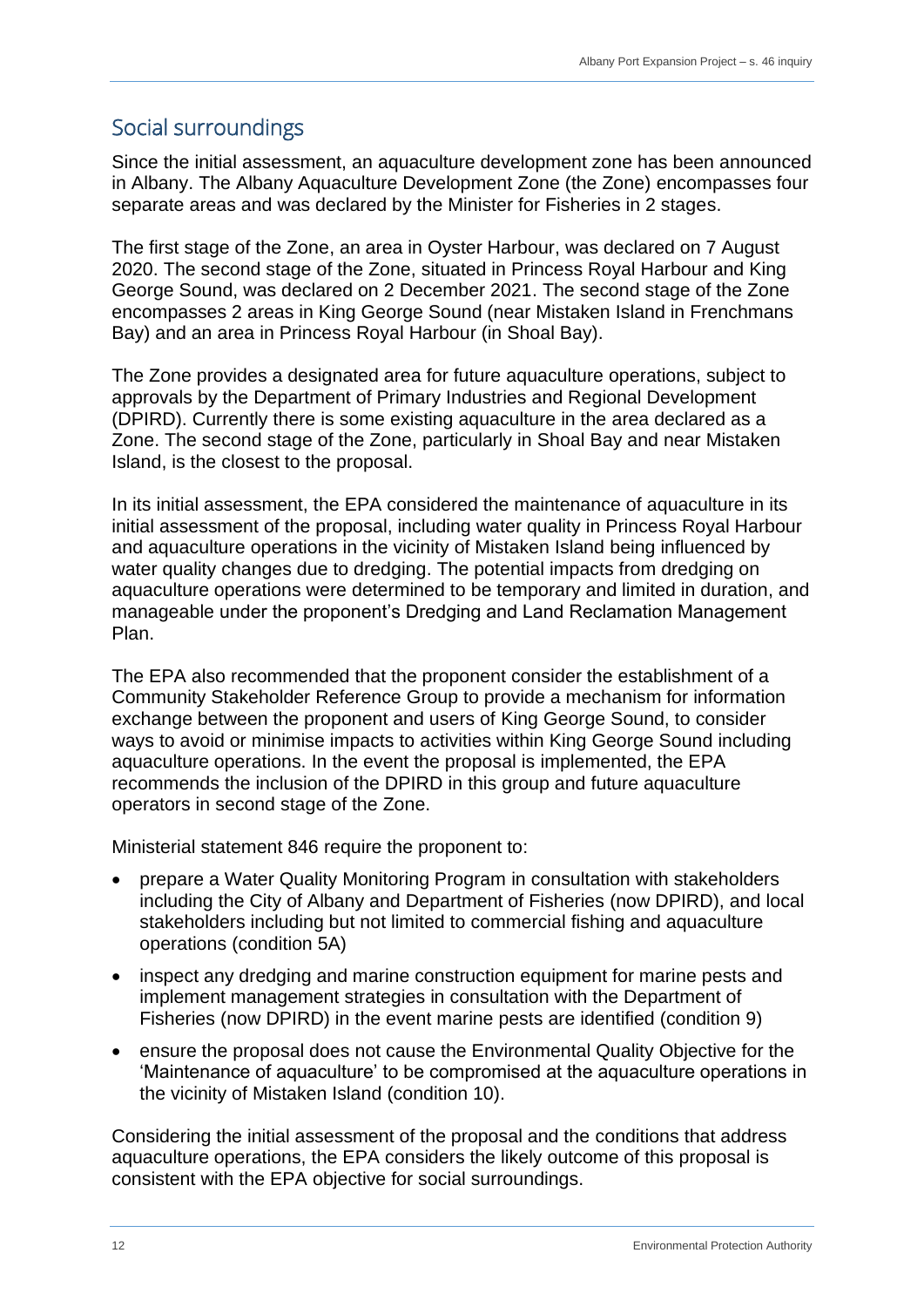## <span id="page-16-0"></span>**5 Conclusions and recommendations**

### *Change to condition 3*

The proponent has requested a change to condition 3 of Ministerial statement 1004 to extend the Time Limit for Proposal Implementation. The EPA considers it is appropriate to amend condition 3 and extend the time limit of authorisation by a further 5 years to 18 November 2027.

### Conclusions

In relation to the environmental factors, and considering the information provided by the proponent and relevant EPA policies and guidelines, the EPA concludes that:

- there are no changes to the proposal associated with the request to change the conditions
- there is no significant new or additional information that changes the conclusions reached by the EPA under any of the relevant environmental factors since the proposal was assessed by the EPA in Report 1346 (January 2010) and the subsequent s. 46 inquiry in 2015 (March 2015)
- no new significant environmental factors have arisen since the EPA's original assessment of the proposal
- impacts to the key environmental factors are consistent with the EPA factor objectives, based on the requirements of the original conditions retained in Ministerial statement 846
- the authorised timeframe for substantial commencement of the proposal may be extended by a further 5 years as requested.

### Recommendations

Having inquired into this matter, the EPA submits the following recommendations to the Minister for Environment under s. 46 of the *Environmental Protection Act 1986*:

- 1. While retaining the environmental requirements of the original conditions of Ministerial statement 846, it is appropriate to supersede condition 1004 and replace it with a new implementation condition extending the authorised timeframe for substantial commencements of the proposal by a further 5 years, to 18 November 2027.
- 2. After complying with s. 46(8) of the *Environmental Protection Act 1986*, the Minister may issue a statement of decision to change condition 3 of Ministerial statement 1004 in the manner provided for in the attached recommended statement (Appendix A).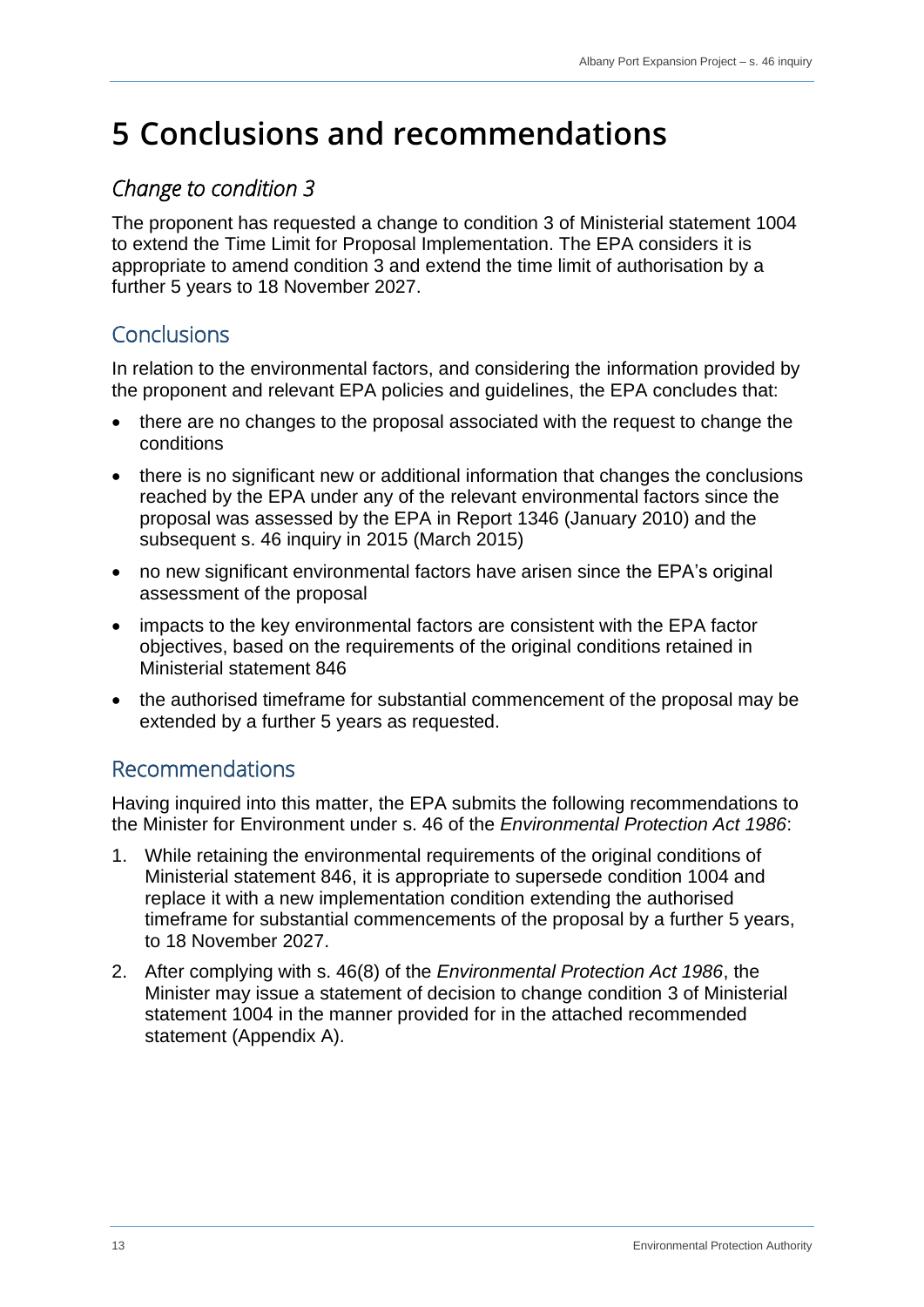## <span id="page-17-0"></span>**Appendix A: Recommended conditions**

#### **STATEMENT TO CHANGE THE IMPLEMENTATION CONDITIONS APPLYING TO A PROPOSAL**

**(Section 46 of the** *Environmental Protection Act 1986***)**

#### ALBANY PORT EXPANSION PROJECT

| Proposal:                 | The proposal is for the dredging of 12 million cubic metres<br>of sediments to widen and deepen the existing shipping<br>channel into Princess Royal Harbour and to extend the<br>shipping channel into King George Sound to allow access<br>of cape-size vessels to the Port. Dredged material will be<br>disposed offshore at a location in King George Sound. |
|---------------------------|------------------------------------------------------------------------------------------------------------------------------------------------------------------------------------------------------------------------------------------------------------------------------------------------------------------------------------------------------------------|
|                           | A portion of the dredged material will be used for<br>reclamation of up to 9 hectares of Princess Royal Harbour<br>to construct a new berth (Berth 7). The proposal is as<br>documented in Statement 846.                                                                                                                                                        |
| <b>Proponent:</b>         | <b>Southern Ports Authority</b><br>(ABN: 30 044 341 250)                                                                                                                                                                                                                                                                                                         |
| <b>Proponent Address:</b> | 85 Brunswick Road<br>ALBANY WA 6330                                                                                                                                                                                                                                                                                                                              |

#### **Report of the Environmental Protection Authority:** Report 1724

#### **Preceding Statements Relating to this Proposal:** 846 and 1004

Pursuant to section 45 of the *Environmental Protection Act 1986,* as applied by section 46(8), it has been agreed that the implementation conditions set out in Ministerial Statement No. 1004 be changed as specified in this Statement.

#### **Condition 3 of Ministerial Statement 1004 is deleted and replaced with:**

#### **3 Time Limit for Proposal Implementation**

- 3-1 The proponent shall not commence implementation of the proposal after 22 June 2027, and any commencement, within this five (5) year period, must be substantial.
- 3-2 Any commencement of implementation of the proposal, on or before 22 June 2027, must be demonstrated as substantial by providing the CEO with written evidence, on or before 22 June 2027.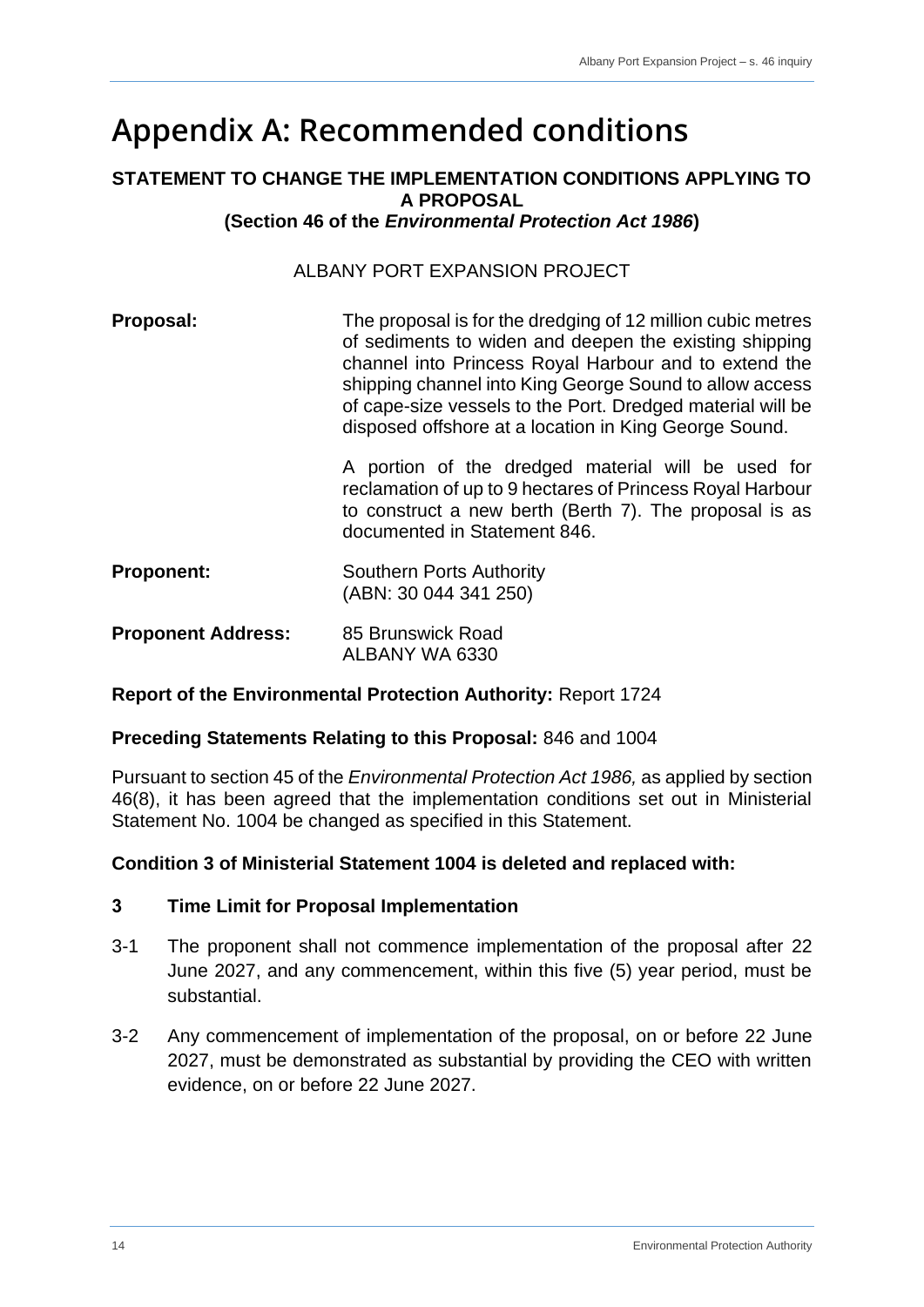## <span id="page-18-0"></span>**Appendix B: Identified decision-making authorities**

The decision-making authorities in the table below have been identified for the purposes of s. 45 as applied by s. 46(8) of the *Environmental Protection Act 1986*.

| Decision-making authority | Legislation (and approval)             |
|---------------------------|----------------------------------------|
| 1. Minister for Ports     | <b>Port Authorities Act 1999</b>       |
| 2. Minister for Water     | <b>Waterways Conservation Act 1976</b> |